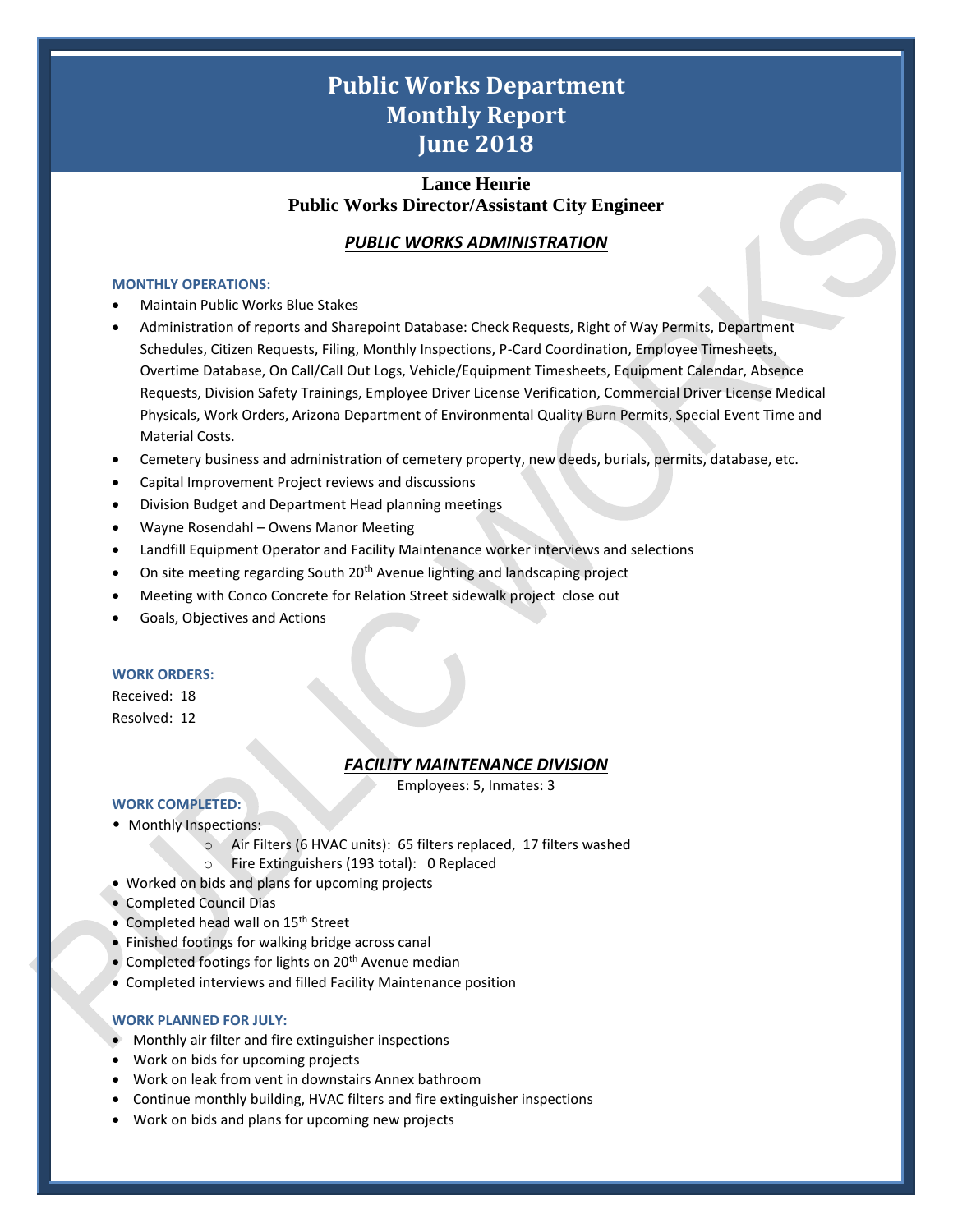#### *LANDFILL DIVISION*

Employees: 3





- Green Waste: 28.02 Tons
- Tires (County wide) delivered to Landfill: 3040 Tires

#### *PARKS AND CEMETERY DIVISION*

Employees: 5 (1 Vacant), Inmates: 2

2

#### **WORK COMPLETED:**

- Continue weed spraying and regular maintenance of city lawns, landscaping, cemetery and airport
- Repaired curbs at Cemetery
- Installed new fill line on the Annex fountain
- Trimmed mesquite trees at Shady Grove
- Assisted with installation of light pole bases on 20<sup>th</sup> Avenue median
- Began work on Airport grounds per annual inspection report
- Repaired vandalized sprinkler heads broken off at Annex and City Hall and Firth Park

#### **WORK PLANNED FOR JULY:**

- Continue weed spraying and regular maintenance of city lawns, landscaping, cemetery and airport
- Continue Airport cleanup per annual inspection report
- Install new powered timers at Walgreens and Motor Vehicle Division
- Fertilize city lawns
- Prepare for Parks Maintenance interviews (1 position open)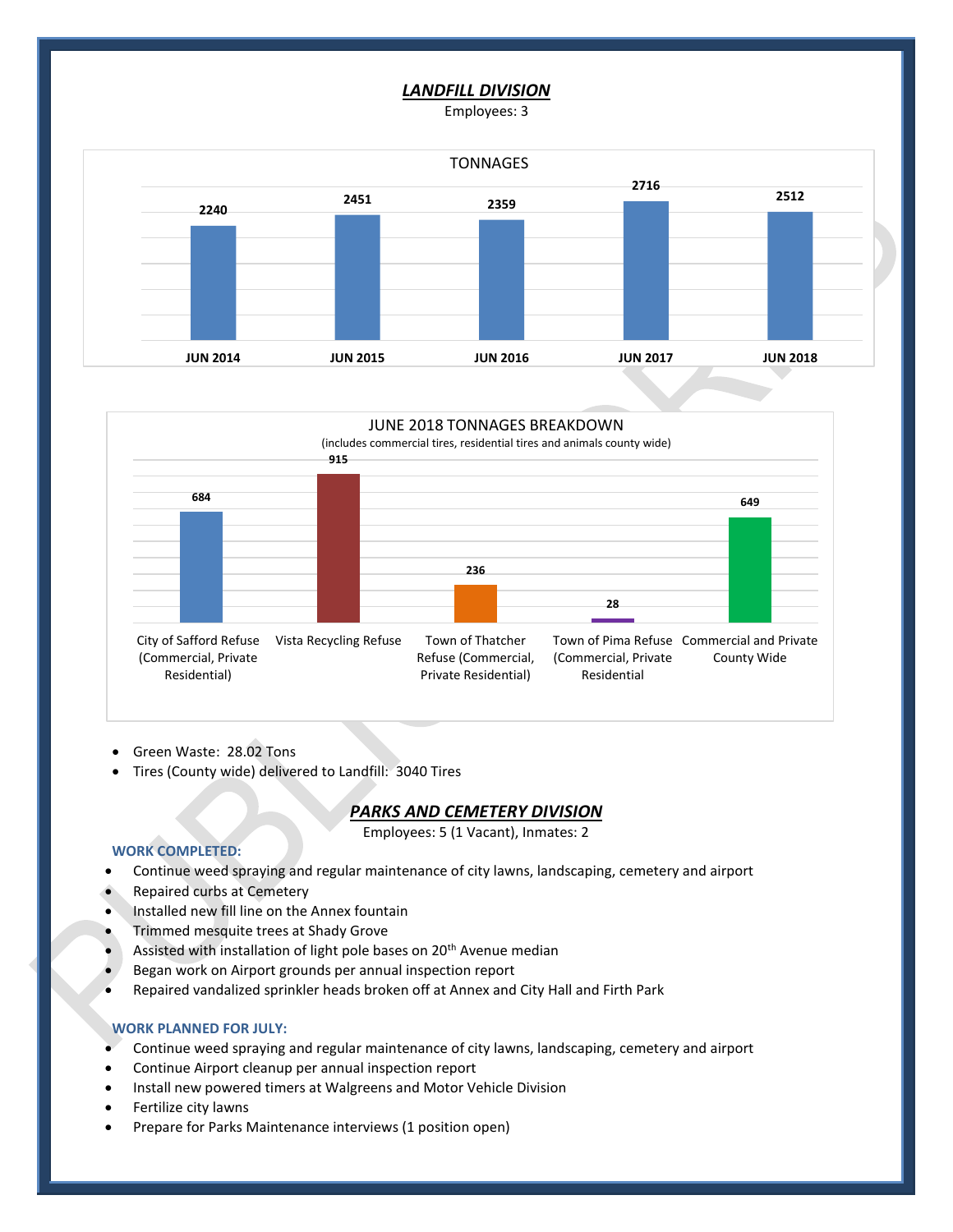## *SANITATION DIVISION*

Employees: 5, Inmates: 2

#### • **WORK ORDERS:**

Received: 23 Resolved: 21 Repairs/Replacements: 12



### CITY OF SAFFORD RESIDENTIAL & COMMERCIAL REFUSE PICK UP







• Friedman Recyclables Current Market Value:

| 2017 Rebate |            |             | 2018 Rebate        |              |  |
|-------------|------------|-------------|--------------------|--------------|--|
| $\Omega$    | July:      | \$25.00/Ton | $\bullet$ January: | $$1.00/T$ on |  |
| $\circ$     | August:    | \$15.00/Ton | • February:        | $$1.00/T$ on |  |
| $\circ$     | September: | \$1.00/Ton  | • March:           | \$1.00/Ton   |  |
| $\circ$     | October:   | \$1.00/Ton  | $\bullet$ April:   | $$1.00/T$ on |  |
| $\circ$     | November:  | \$1.00/Ton  | $\bullet$ May:     | \$1.00/Ton   |  |
| $\circ$     | December:  | \$1.00/Ton  | $\bullet$ June:    | $$1.00/T$ on |  |

#### • Town of Thatcher Recycling Tonnage: (Recycling Campaign began in July 2017)

| 2017     |            |           |                    | 2018      |  |
|----------|------------|-----------|--------------------|-----------|--|
|          | July:      | 2.32 Tons | $\bullet$ January: | 4.02 Tons |  |
| $\circ$  | August:    | 4.63 Tons | • February:        | 4.56 Tons |  |
| $\circ$  | September: | 3.91 Tons | • March:           | 4.68 Tons |  |
| $\Omega$ | October:   | 3.46 Tons | $\bullet$ April:   | 5.63 Tons |  |
| $\Omega$ | November:  | 5.00 Tons | $\bullet$ May:     | 4.66 Tons |  |
|          | December:  | 4.26 Tons | $\bullet$ June:    | 4.69 Tons |  |
|          |            |           |                    |           |  |

3